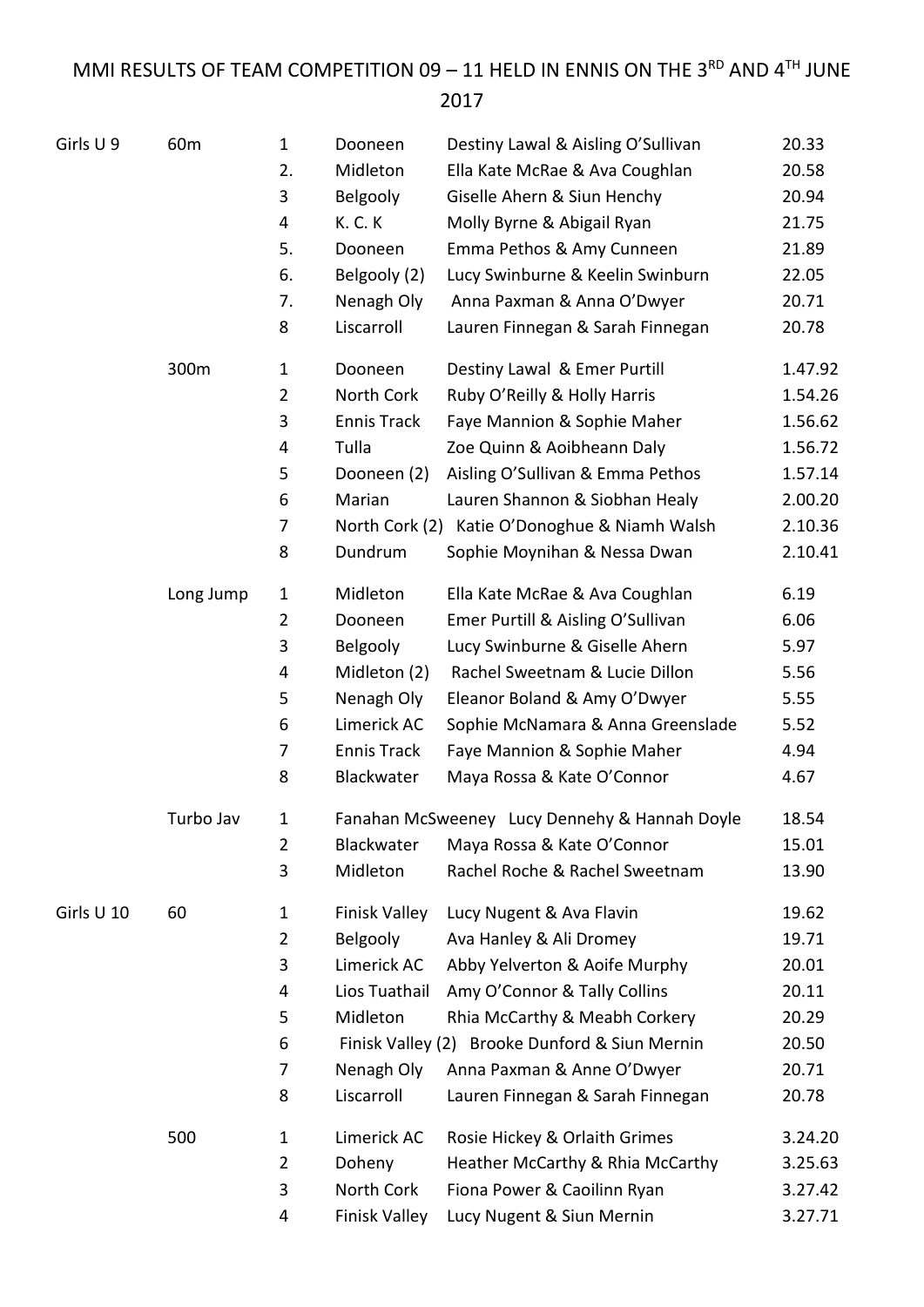|            |                 | 5              | Limerick AC (2)    | Abby Yelverton & Aoife Murphy                    | 3.36.60 |
|------------|-----------------|----------------|--------------------|--------------------------------------------------|---------|
|            |                 | 6              | Youghal            | Taylor Ahern & Autumn Devereux                   | 3.39.11 |
|            |                 | 7              | Bandon             | Clodagh Barry & Hannah Twomey                    | 3.41.39 |
|            |                 | 8              | Kilmurry IBK       | Abi Kelly & Sarah Meade                          | 3.47.59 |
|            | Long Jump       | $\mathbf{1}$   | Bandon             | Evelyn McCarthy & Ruby Cummins                   | 6.76    |
|            |                 | $\overline{2}$ | Limerick AC        | Abby Yelverton & Orlaith Grimes                  | 6.72    |
|            |                 | 3              | Liscarroll         | Sarah Finnegan & Lauren Finnegan                 | 6.67    |
|            |                 | 4              | Midleton           | Roisin McManus & Meabh Corkery                   | 6.66    |
|            |                 | 5              | Belgooly           | Ali Dromey & Lily Grey                           | 6.56    |
|            |                 | 6              | Belgooly (2)       | Suzanne Healy Bird & Ava Hanley                  | 6.53    |
|            |                 | 7              | Limerick AC (2)    | Aoife Murphy & Rosie Hickey                      | 6.42    |
|            |                 | 8              | Nenagh Oly         | Anna O'Dwyer & Anna Paxman                       | 6.27    |
|            | Turbo Jav       | $\mathbf{1}$   | Templemore         | Kate Nevin & Grace Murphy                        | 29.44   |
|            |                 | $\overline{2}$ | Bandon             | Clodagh Barry & Kate Collins                     | 24.04   |
|            |                 | 3              | Bandon (2)         | Emma O'Connell & Hannah Twomey                   | 18.48   |
|            |                 | 4              | Kilmurry IBK       | Abi Kelly & Isabel Horgan                        | 16.22   |
|            |                 | 5              | Dooneen            | Ivana O'Carroll & Aimee Butler                   | 14.07   |
|            |                 | 6              | <b>Ennis Track</b> | Grainne Leyden & Grace Murphy                    | 13.94   |
|            |                 | 7              | Kilmurry IBK (2)   | Sarah Meade & Ciara Mai O'Dwyer                  | 11.78   |
| Girls U 11 | 60 <sub>m</sub> | $\mathbf 1$    | Dooneen            | Mai McKenna & Orla O'Shaughnessy                 | 18.75   |
|            |                 | $\overline{2}$ | Midleton           | Maisie McRae & Rosemary Alamu                    | 18.97   |
|            |                 | 3              | Marian             | Mirabel Emennike & Lucy Shannon                  | 19.04   |
|            |                 | 4              | Lios Tuathail      | Saoirse Dillon & Orla McElligott                 | 19.10   |
|            |                 | 5              | <b>Tralee Hrs</b>  | Lucy O'Connor & Grace O'Donnell                  | 19.21   |
|            |                 | 6              | Templemore         | Maeve Healion & Sarah Deegan                     | 19.32   |
|            |                 | $\overline{7}$ | Bandon             | Leah Crean & Molly O'Donovan                     | 19.34   |
|            |                 | 8              | Dooneen (2)        | Freya Wiegand & Vivienne O'Brien                 | 19.46   |
|            | 600m            | $\mathbf{1}$   | Dooneen            | Mai McKenna & Orla O'Shaughnessy                 | 3.51.14 |
|            |                 | $\overline{2}$ | Waterford          | Sarah Abullo & Grace Fanning                     | 3.57.82 |
|            |                 | 3              | Marian             | Mirabel Emennike & Lucy Shannon                  | 4.02.44 |
|            |                 | 4              | Skibbereen         | Ciara Delany & Caoimhe Flannery                  | 4.04.36 |
|            |                 | 5              | Leevale            | Simone Looney & Katie Toomey                     | 4.06.20 |
|            |                 | 6              | Bandon             | Aoife Callan & Kayla Mulcahy                     | 4.18.35 |
|            |                 | $\overline{7}$ | Limerick AC        | Ciara Flaherty & Olivia McCarthy                 | 4.24.02 |
|            |                 | 8              |                    | Limerick AC (2) Lucy Greenslade & Juliette Ferte | 4.40.25 |
|            | Long Jump       | 1              | Midleton           | Maisie McRae & Rosemary Alamu                    | 7.45    |
|            |                 | $\overline{2}$ | Dooneen            | Orla O'Shaughnessy & Freya Wiegand               | 7.18    |
|            |                 | 3              | Bandon             | Leah Crean & Natalia Dawidowicz                  | 7.13    |
|            |                 | 4              | <b>Tralee Hrs</b>  | Lucy O'Connor & Grace O'Donnell                  | 6.75    |
|            |                 | 5              | Templemore         | Maeve Healion & Sarah Deegan                     | 6.71    |
|            |                 | 6              | Lios Tuathail      | Saoirse Dillon & Emma Neylon                     | 6.69    |
|            |                 | 7              | Carrick on Suir    | Emma Walsh & Ava Connolly                        | 6.67    |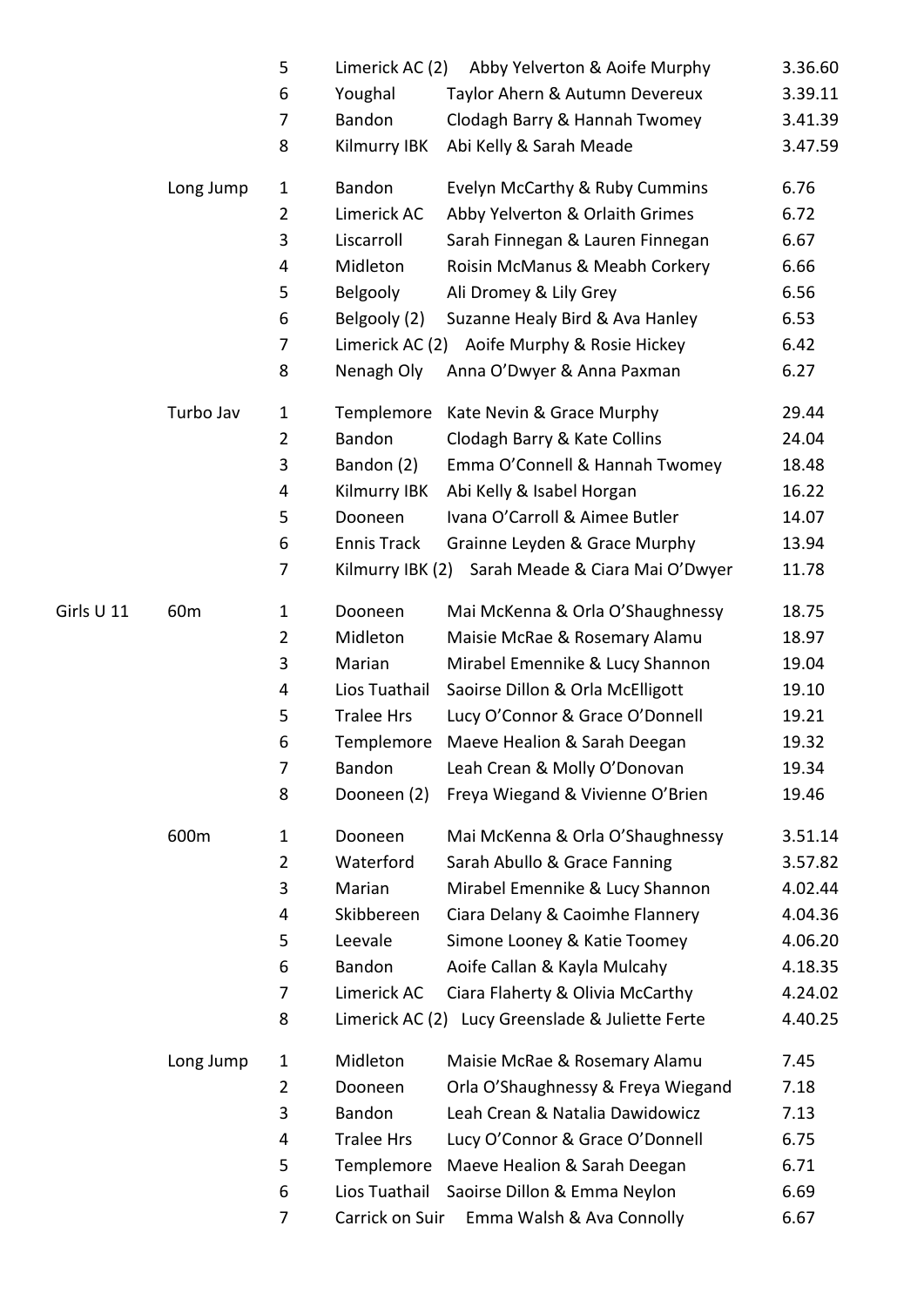|           |                 | 8              | Lios Tuathail        | Marie Tritschlet & Aoibheann Buckley | 6.34    |
|-----------|-----------------|----------------|----------------------|--------------------------------------|---------|
|           |                 | 8              | Leevale              | Natalia Golka & Sarah Barry          | 6.34    |
|           | Turbo Jav       | 1              | Skibbereen           | Kate Kingston & Diana Rose Coakley   | 31.52   |
|           |                 | $\overline{2}$ | An Riocht            | Robyn Cahill & Stephanie Reid        | 29.19   |
|           |                 | 3              | Bandon               | Aoife Callan & Natalia Dawidowicz    | 28.30   |
|           |                 | 4              | Dundrum              | Mary Ellen Homes & Niamh Buckley     | 22.86   |
|           |                 | 5              | Tulla                | Lisa Nicholas & Aine Daly            | 20.95   |
|           |                 | 6              | Dooneen              | Freya Wiegand & Kealon Collins       | 19.77   |
|           |                 | 7              | <b>Tralee Hrs</b>    | Ellen Collins & Ciara Gallagher      | 17.25   |
| BOYS U 9  | 60 <sub>m</sub> | 1              | Lios Tuathail        | Steve Reidy & Odhran Buckley         | 20.34   |
|           |                 | $\overline{2}$ | Midleton             | Alex Jaworski & Danny Patton         | 20.46   |
|           |                 | 3              | Leevale              | Callum Coffey & Ezekiel Osabase      | 20.55   |
|           |                 | 4              | St. Cronans          | Cian Maxted & Tadhg Hassett          | 20.82   |
|           |                 | 5              | St. Marys Cl         | Eoin Soffe & Jimmy Corry             | 20.90   |
|           |                 | 6              | Dooneen              | Evan Ekoua & Mark Smith              | 21.12   |
|           |                 | 7              | Bandon               | Ronan Sheehy & Christopher Woodland  | 21.15   |
|           |                 | 8              | Nenagh Oly           | Adam O'Callaghan & Eanna Tucker      | 21.23   |
|           | 300m            | 1              | Leevale              | Ezekiel Osabase & Nathan Coffey      | 1.52.76 |
|           |                 | $\overline{2}$ | Midleton             | Alex Jaworski & Danny Patton         | 1.54.23 |
|           |                 | 3              | Dooneen              | Evan Ekoua & Eoin O'Shaughnessy      | 1.55.18 |
|           |                 | 4              | <b>Ennis Track</b>   | Shane Dilleen & Emils Krauze         | 1.55.23 |
|           |                 | 5              | Newport              | Colm Ryan & Oisin Kennedy            | 1.56.72 |
|           |                 | 6              | Nenagh Oly           | Eanna Tucker & Karl Ryan             | 2.00.02 |
|           |                 | 7              | North Cork           | Thomas Kiely & Billy Looney          | 2.00.69 |
|           |                 | 8              | Limerick AC          | Harry Ferte & Danny Shine            | 2.04.35 |
|           | Long Jump       | 1              | Lios Tuathail        | Ajay Barrett & Odhran Buckley        | 6.57    |
|           |                 | $\overline{2}$ | St. Cronans          | Colm Daly & Tadhg Hassett            | 6.52    |
|           |                 | 3              | Bandon               | Christopher Woodland & Ronan Sheehy  | 6.27    |
|           |                 | 4              | Leevale              | Nathan Coffey & Thomas Reddington    | 6.10    |
|           |                 | 5              | Nenagh Oly           | Adam O'Callaghan & Karl Ryan         | 6.03    |
|           |                 | 6              | Dooneen              | Eoin O'Shaughnessy & Evan Ryan       | 6.02    |
|           |                 | 7              | <b>Finisk Valley</b> | Eddie Raicevic & Cayden Scanlon      | 6.01    |
|           |                 | 8              | Limerick AC          | Harry Ferte & Jack O'Shaughnessy     | 5.72    |
|           | Turbo Jav       | 1              | St Marys Cl          | Cian O'Sullivan & Cian Burke         | 12.72   |
| Boys U 10 | 60 <sub>m</sub> | $\mathbf 1$    | Leevale              | Ryan Onoh & Daniel Murphy            | 18.87   |
|           |                 | $\overline{2}$ | Derg                 | Tadhg McKeogh & Archie McNamara      | 19.45   |
|           |                 | 3              | Lios Tuathail        | Dylan O'Callaghan & Ronan Sheridan   | 19.69   |
|           |                 | 3              | Bandon               | Fionn Lucey & Andrew Lane            | 19.69   |
|           |                 | 5              | Leevale              | Anthony Goggin & Darragh Long        | 19.73   |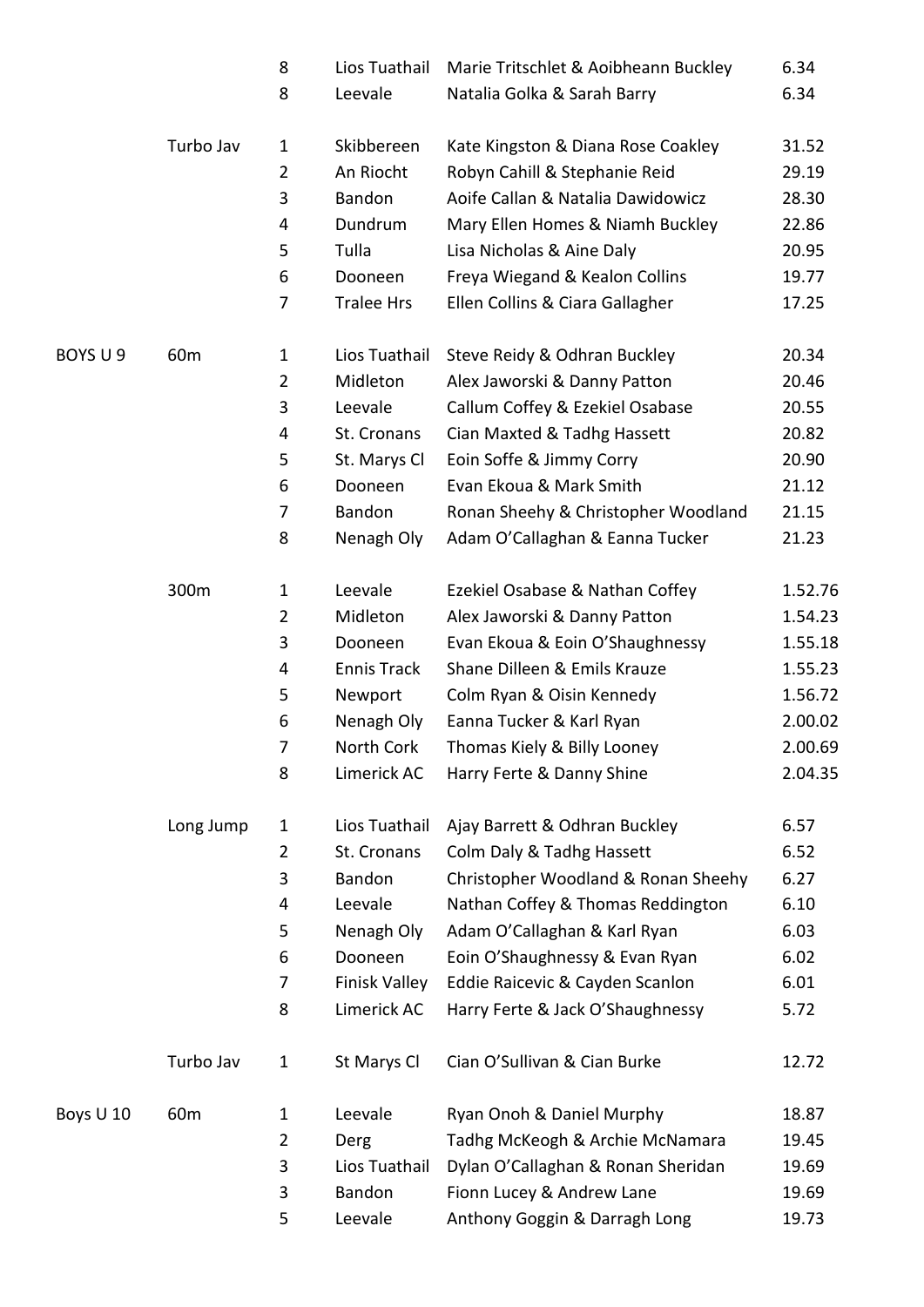|           |                 | 6              | North Cork         | Eoin Looney & Sean Higgins                   | 20.07   |
|-----------|-----------------|----------------|--------------------|----------------------------------------------|---------|
|           |                 | 7              | Templemore         | Dylan Bergin & Cormac Healion                | 20.16   |
|           |                 | 8              | Dooneen            | Juliann Mahango & Rory Gleeson               | 20.34   |
|           |                 | 8              | Leevale            | Mike Scott & Liam Cregan                     | 20.34   |
|           | 500m            | $\mathbf{1}$   | Derg               | Archie McNamara & Enda Tormey                | 3.12.89 |
|           |                 | $\overline{2}$ | North Cork         | Sean Higgins & Eoin Looney                   | 3.17.92 |
|           |                 | 3              | Newport            | Charlie Tobin & Peter Ashe                   | 3.23.12 |
|           |                 | $\overline{4}$ | <b>Ennis Track</b> | James Rochford & Jack Dilleen                | 3.24.14 |
|           |                 | 5              | <b>Bandon</b>      | Jayden Wilmot & Cillian O'Flynn              | 3.25.40 |
|           |                 | 6              | Leevale            | Ouz Backari & Liam Cregan                    | 3.32.74 |
|           |                 | $\overline{7}$ | Nenagh Oly         | Ruairi Walsh & Aodhán Tucker                 | 3.39.15 |
|           |                 | 8              | Limerick AC        | Eoin Williams & Shane Collins                | 3.41.39 |
|           | Long Jump       | $\mathbf 1$    | Leevale            | Ryan Onoh & Mike Scott                       | 7.40    |
|           |                 | $\overline{2}$ | St. Marys Cl       | Michael O'Sullivan & Jack Johnson            | 7.00    |
|           |                 | 3              | Lios Tuathail      | Ronan Sheridan & Maurice Galvin              | 6.99    |
|           |                 | 4              | St. Cronans        | Graham Ball & Adam Tariq                     | 6.98    |
|           |                 | 5              | Nenagh Oly         | Michael Ryan & Ruairi Walsh                  | 6.94    |
|           |                 | 6              | Bandon             | Harry McCourt & Fionn Lucey                  | 6.72    |
|           |                 | $\overline{7}$ | Leevale (2)        | James Nevin & Darragh Long                   | 6.70    |
|           |                 | 8              | Limerick AC        | Cormac Devitt & Eoin Williams                | 6.58    |
|           | Turbo Jav       | 1              | Bandon             | Lewis Lenihan & Andrew Lane                  | 40.30   |
|           |                 | $\overline{2}$ | Leevale            | Oscar Naughton & James Nevin                 | 33.23   |
|           |                 | 3              | Templemore         | Dylan Bergin & Cormac Healion                | 29.94   |
|           |                 | 4              | St Cronans         | Adam Tariq & Ethan Walsh                     | 26.56   |
|           |                 | 5              | <b>Ennis Track</b> | Xabi Scanlan & Thomas Williams               | 17.62   |
|           |                 | 6              |                    | Templemore Padraic Callanan & Padraic O'Shea | 13.65   |
| Boys U 11 | 60 <sub>m</sub> | $\mathbf 1$    | Templemore         | Jack Carroll & Aaron Dunford                 | 18.92   |
|           |                 | $\overline{2}$ | Midleton           | Robert Olden Odhrán O'Sullivan               | 18.95   |
|           |                 | 3              | Limerick AC        | Luke Calitz & Donncha Donnelly               | 19.00   |
|           |                 | 4              | Lios Tuathail      | John Carmody & Gavin Dillon                  | 19.29   |
|           |                 | 5              | Midleton           | Caleb McKinnie & Matthew Herbert             | 19.38   |
|           |                 | 6              | Midleton           | Peter Barrett & Josh Butler                  | 19.65   |
|           |                 | 7              |                    | Fanahan McSweeney John Doyle & Michael Egan  | 19.71   |
|           |                 | $\overline{7}$ | Clonmel            | Killian Whelan & Mark Fitzgerald             | 19.71   |
|           | 600m            | 1              | St. Cronans        | Darren Moroney & Caleb Walsh                 | 3.45.58 |
|           |                 | $\overline{2}$ | Midleton           | Odhrán O'Sullivan & Matthew Herbert          | 3.49.95 |
|           |                 | 3              | West Waterford     | David Gaffney & David Nyhan                  | 3.52.59 |
|           |                 | 4              | Doheny             | Alex Coughlan & Timothy Bailey               | 3.57.51 |
|           |                 | 5              | <b>Tralee Hrs</b>  | Tadhg Healy & Eoin Moriarty                  | 3.58.19 |
|           |                 | 6              | Limerick AC        | Ollie Tierney & Donncha Donnelly             | 4.10.95 |